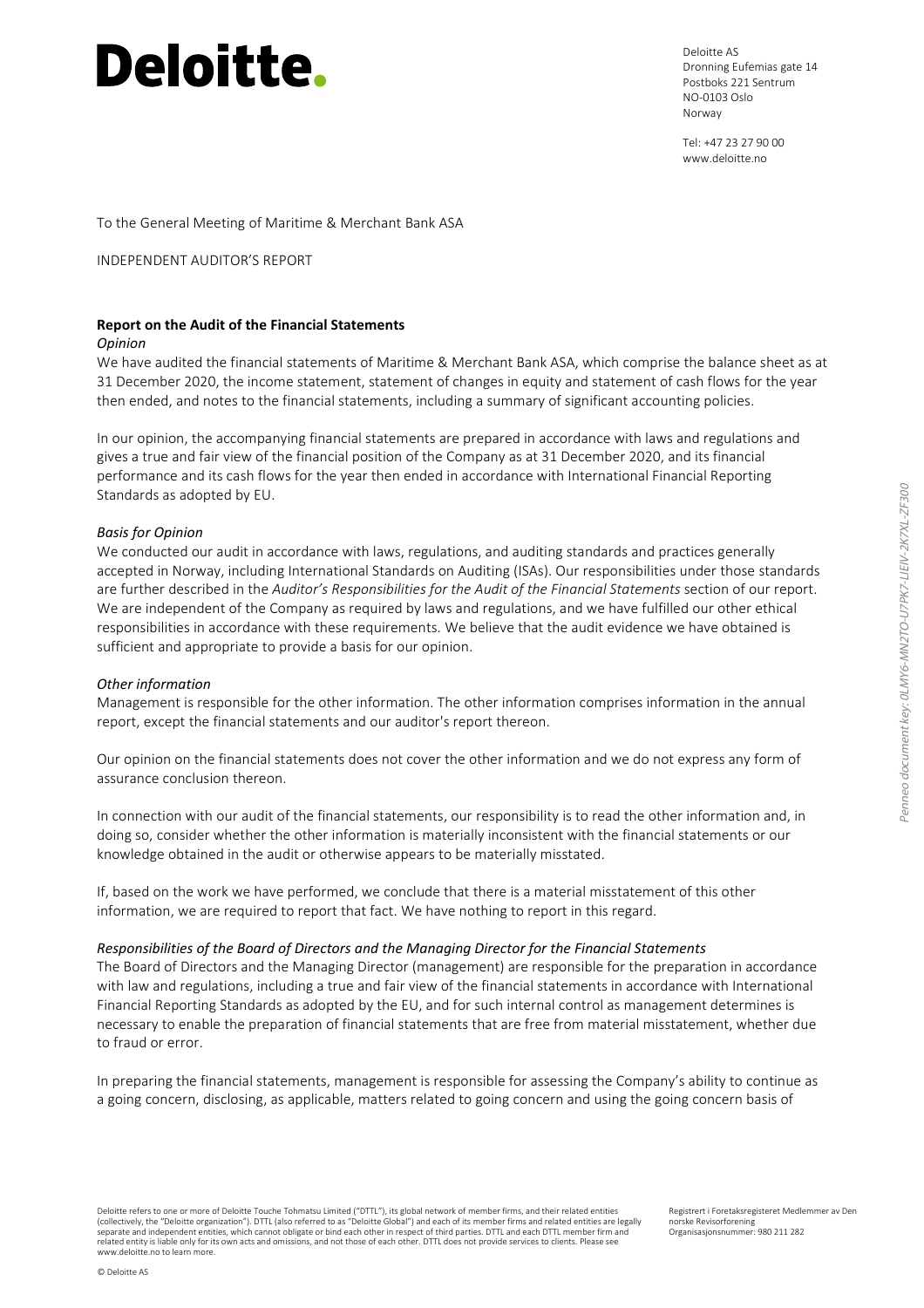### Deloitte.

accounting unless management either intends to liquidate the Company or to cease operations, or has no realistic alternative but to do so.

#### *Auditor's Responsibilities for the Audit of the Financial Statements*

Our objectives are to obtain reasonable assurance about whether the financial statements as a whole are free from material misstatement, whether due to fraud or error, and to issue an auditor's report that includes our opinion. Reasonable assurance is a high level of assurance, but is not a guarantee that an audit conducted in accordance with laws, regulations, and auditing standards and practices generally accepted in Norway, including ISAs will always detect a material misstatement when it exists. Misstatements can arise from fraud or error and are considered material if, individually or in aggregate, they could reasonably be expected to influence the economic decisions of users taken on the basis of these financial statements.

As part of an audit in accordance with laws, regulations, and auditing standards and practices generally accepted in Norway, including ISAs, we exercise professional judgment and maintain professional scepticism throughout the audit. We also:

- identify and assess the risks of material misstatement of the financial statements, whether due to fraud or error. We design and perform audit procedures responsive to those risks, and obtain audit evidence that is sufficient and appropriate to provide a basis for our opinion. The risk of not detecting a material misstatement resulting from fraud is higher than for one resulting from error, as fraud may involve collusion, forgery, intentional omissions, misrepresentations, or the override of internal control.
- obtain an understanding of internal control relevant to the audit in order to design audit procedures that are appropriate in the circumstances, but not for the purpose of expressing an opinion on the effectiveness of the Company's internal control.
- evaluate the appropriateness of accounting policies used and the reasonableness of accounting estimates and related disclosures made by management.
- conclude on the appropriateness of management's use of the going concern basis of accounting and, based on the audit evidence obtained, whether a material uncertainty exists related to events or conditions that may cast significant doubt on the Company's ability to continue as a going concern. If we conclude that a material uncertainty exists, we are required to draw attention in our auditor's report to the related disclosures in the financial statements or, if such disclosures are inadequate, to modify our opinion. Our conclusions are based on the audit evidence obtained up to the date of our auditor's report. However, future events or conditions may cause the Company to cease to continue as a going concern.
- evaluate the overall presentation, structure and content of the financial statements, including the disclosures, and whether the financial statements represent the underlying transactions and events in a manner that achieves a true and fair view.

We communicate with those charged with governance regarding, among other matters, the planned scope and timing of the audit and significant audit findings, including any significant deficiencies in internal control that we identify during our audit.

#### **Report on Other Legal and Regulatory Requirements**

#### *Opinion on the Board of Directors' report*

Based on our audit of the financial statements as described above, it is our opinion that the information presented in the Board of Directors' report and in the statement on Corporate Social Responsibility concerning the financial statements and the going concern assumption is consistent with the financial statements and complies with the law and regulations.

#### *Opinion on Registration and Documentation*

Based on our audit of the financial statements as described above, and control procedures we have considered necessary in accordance with the International Standard on Assurance Engagements *(ISAE) 3000, Assurance*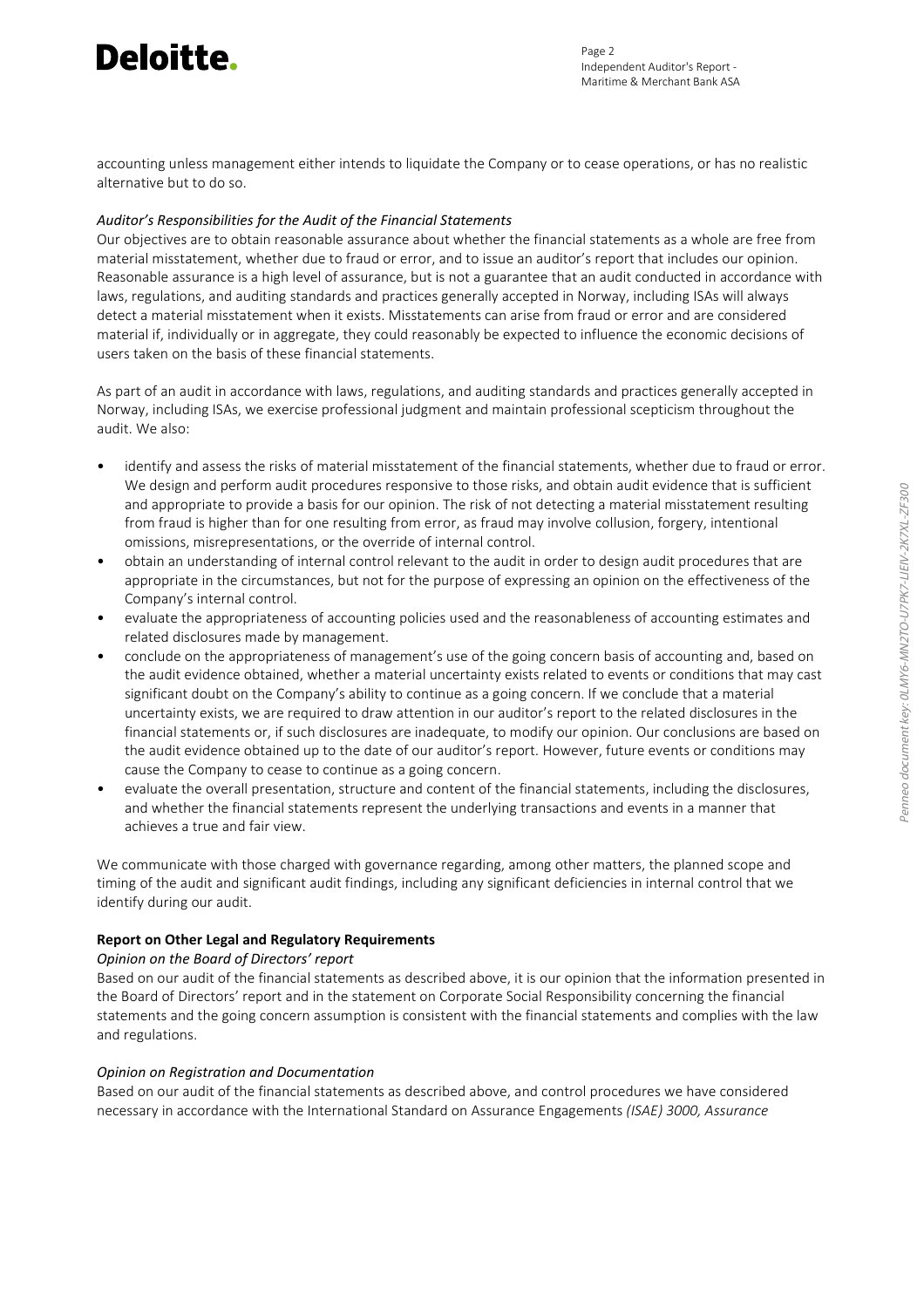

Page 3 Independent Auditor's Report - Maritime & Merchant Bank ASA

*Engagements Other than Audits or Reviews of Historical Financial Information*, it is our opinion that management has fulfilled its duty to produce a proper and clearly set out registration and documentation of the Company's accounting information in accordance with the law and bookkeeping standards and practices generally accepted in Norway.

Oslo, 18 February 2021 Deloitte AS

Roger Furholm

State Authorised Public Accountant (Norway)